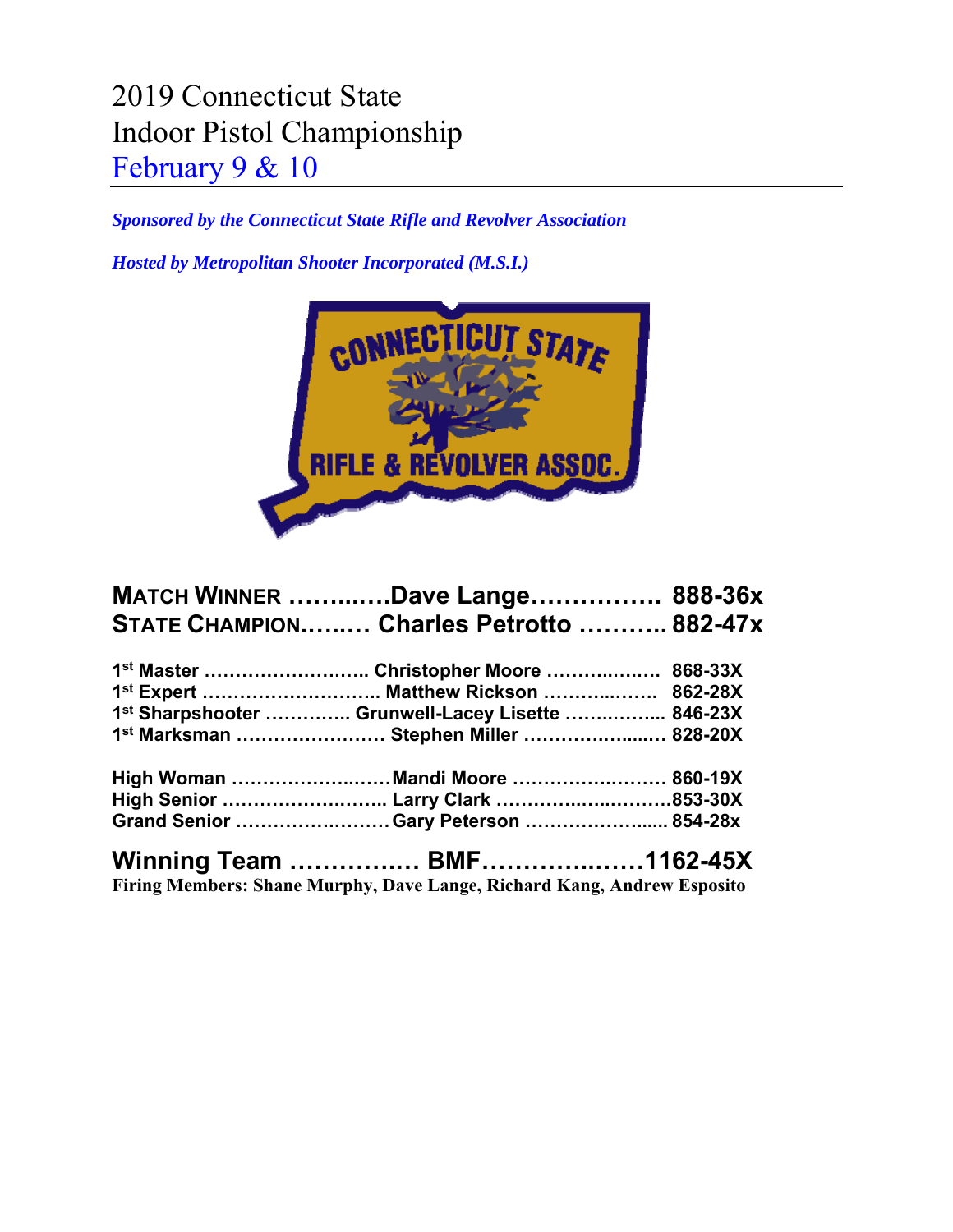| 2019 Connecticut Indoor State Championship - M.S.I. Manchester, CT                                                                                                 |                         |            |                            |                         |            |                                  |                |                    |                                  |                         |                           |                               |                         |                |   |
|--------------------------------------------------------------------------------------------------------------------------------------------------------------------|-------------------------|------------|----------------------------|-------------------------|------------|----------------------------------|----------------|--------------------|----------------------------------|-------------------------|---------------------------|-------------------------------|-------------------------|----------------|---|
| <b>Connecticut State Rifle &amp; Revolver Association</b><br>$OP = Open$ Winner, $SC = State$ Champion, $HW = High$ Women, $HS = High$ Senior, $GS = Grand$ Senior |                         |            |                            |                         |            |                                  |                |                    |                                  |                         |                           |                               |                         |                |   |
|                                                                                                                                                                    |                         |            |                            |                         |            |                                  |                |                    |                                  |                         |                           |                               |                         |                |   |
| 132                                                                                                                                                                |                         | SLOW  x    |                            |                         | <b>NMC</b> | $\boldsymbol{x}$                 |                | TIMED <sub>x</sub> |                                  |                         | <b>RAPID</b> <sub>x</sub> |                               |                         | <b>AGG</b>     | x |
| <b>NAME</b>                                                                                                                                                        |                         | <b>AGG</b> | $\mathbf{x}$               |                         | <b>AGG</b> | $\mathbf{x}$                     |                | <b>AGG</b>         | $\pmb{\mathsf{x}}$               |                         | <b>AGG</b>                | $\pmb{\mathsf{x}}$            |                         |                |   |
| <b>HIGH MASTER</b>                                                                                                                                                 |                         |            |                            |                         |            |                                  |                |                    |                                  |                         |                           |                               |                         |                |   |
| Lange, David                                                                                                                                                       | <b>OP</b>               | 193        | 5                          | 1                       | 296 10     |                                  | 1              | 200 10             |                                  | <b>OP</b>               | 199 11                    |                               | <b>OP</b>               | 888 36         |   |
| Petrotto, Charles                                                                                                                                                  |                         | 187        | $6\phantom{1}$             | <b>OP</b>               | 297        | 16                               | <b>OP</b>      | 200                | 12                               |                         | 198 13                    |                               | <b>SC</b>               | 882 47         |   |
| Murphy, Shane                                                                                                                                                      | 1                       | 189        | 4                          |                         | 293 13     |                                  |                | 196 11             |                                  |                         | 197                       | 12                            |                         | 875 40         |   |
| Setian, Steve                                                                                                                                                      |                         | 187        | $\overline{5}$             |                         | 289 11     |                                  |                | 199                | 12                               | 1                       | 199                       | 11                            |                         | 874 39         |   |
| Valintakonis, Paul                                                                                                                                                 |                         | 187        | $\overline{\mathbf{4}}$    |                         | 293        | 10                               |                | 195 11             |                                  |                         | 198                       | 5                             |                         | 873 30         |   |
| Kang, Richard                                                                                                                                                      |                         | 183        | 4                          |                         | 281        | 10                               |                | 199                | 10                               |                         | 197                       | $\overline{7}$                |                         | 860 31         |   |
| Clark, Larry                                                                                                                                                       |                         | 181        | $\overline{2}$             |                         | 283        | 8                                |                | 199 11             |                                  |                         | 190                       | $9\,$                         | <b>HS</b>               | 853 30         |   |
| Sugden, Joseph III                                                                                                                                                 |                         | 170        | 1                          |                         | 288        | 13                               |                | 197                | 10                               |                         | 197                       | 9                             |                         | 85233          |   |
| Lavoie, Michael                                                                                                                                                    |                         | 171        | $\overline{2}$             |                         | 281        | 10                               |                | 187                | 3                                |                         | 185                       | 6                             |                         | 824 21         |   |
| <b>MASTER</b>                                                                                                                                                      |                         |            |                            |                         |            |                                  |                |                    |                                  |                         |                           |                               |                         |                |   |
| Moore, Christopher                                                                                                                                                 |                         | 181        | $\overline{2}$             | 3                       | 290        | 12                               | 5              | 198                | 8                                | 1                       | 199                       | 11                            | 1                       | 868 33         |   |
| Esposito, Andrew                                                                                                                                                   | $\overline{\mathbf{c}}$ | 185        | $\overline{\mathbf{4}}$    |                         | 285        | $\overline{7}$                   | 1              | 199                | 14                               | 4                       | 195                       | $\,6$                         | $\overline{2}$          | 864 31         |   |
| Miele, Sean                                                                                                                                                        | 3                       | 185        | $\overline{4}$             | 5                       | 288        | $\overline{8}$                   | 3              | 199                | $\overline{7}$                   |                         | 192                       | 6                             | 3                       | 864 25         |   |
| Brown, Kate                                                                                                                                                        |                         | 184        | $\overline{2}$             |                         | 286 10     |                                  |                | 197                | 6                                |                         | 192                       | $\overline{5}$                | 4                       | 859 23         |   |
| Gardella, Greg                                                                                                                                                     | 1                       | 187        | $\overline{5}$             | 2                       | 292        | 10                               |                | 197                | 10                               |                         | 179                       | $\overline{5}$                | 5                       | 855 30         |   |
| Fontaine, David                                                                                                                                                    |                         | 178        | $\overline{3}$             | 4                       | 290        | 6                                |                | 193                | 5                                | 5                       | 194                       | $6\phantom{1}6$               |                         | 855 20         |   |
| Peterson, Gary                                                                                                                                                     |                         | 177        | $\overline{0}$             |                         | 282        | $\overline{8}$                   | 4              | 198                | 13                               | $\overline{2}$          | 197                       | $\overline{7}$                | GS                      | 854 28         |   |
| Dimaso, Daniel                                                                                                                                                     | 5                       | 184        | $\overline{2}$             | 1                       | 295        | 14                               | $\overline{2}$ | 199                | 12                               |                         | 174                       | $6\phantom{1}6$               |                         | 852 34         |   |
| Savino, Frank                                                                                                                                                      | 4                       | 184        | $\overline{4}$             |                         | 284        | 11                               |                | 191                | $\overline{7}$                   |                         | 185                       | 4                             |                         | 844 26         |   |
| Bardoorian, Michael                                                                                                                                                |                         | 175        | $\overline{2}$             |                         | 277        | 3                                |                | 198                | $\overline{7}$                   |                         | 194                       | $6\phantom{1}6$               |                         | 844 18         |   |
| Richheimer, Steve                                                                                                                                                  |                         | 176        | $\mathbf{1}$               |                         | 281        | $\overline{7}$                   |                | 193                | 4                                |                         | 192                       | 6                             |                         | 842 18         |   |
| Meschi, George                                                                                                                                                     |                         | 174        | 3                          |                         | 278        | $\,6$                            |                | 192                | $\overline{c}$                   |                         | 186                       | 6                             |                         | 830 17         |   |
| Tripputi, Peter                                                                                                                                                    |                         | 167        | $\overline{0}$             |                         | 279        | $\overline{9}$                   |                | 194                | $\overline{3}$                   |                         | 189                       | $\overline{6}$                |                         | 829 18         |   |
| Greenleaf, Thomas                                                                                                                                                  |                         | 166        | $\mathbf{1}$               |                         | 270        | $6\phantom{1}$                   |                | 195                | $\overline{8}$                   | $\mathbf{3}$            | 195                       | 10                            |                         | 826 25         |   |
| Gallo, Paul                                                                                                                                                        |                         | 174        | 4                          |                         | 267        | 5                                |                | 191                | $\overline{5}$                   |                         | 192                       | $6\phantom{1}6$               |                         | 824 20         |   |
| Murphy, Thomas II                                                                                                                                                  |                         | 162        | $\overline{\mathbf{c}}$    |                         | 278        | $\overline{5}$                   |                | 187                | $\overline{5}$                   |                         | 188                       | 4                             |                         | 815 16         |   |
| Valintakonis, David                                                                                                                                                |                         | 162        | $\mathbf{1}$               |                         | 268        | $\overline{\mathbf{4}}$          |                | 195                | 3                                |                         | 184                       | $\overline{2}$                |                         | 809 10         |   |
| Ingber, Al                                                                                                                                                         |                         | 145        | $\mathbf 0$                |                         | 278        | 8                                |                | 191                | 4                                |                         | 187                       | $\overline{5}$                |                         | 801 17         |   |
| Wiegleb, Reid                                                                                                                                                      |                         | 164        | $\overline{0}$             |                         | 247        | $\overline{3}$                   |                | 172                | $\overline{5}$                   |                         | 173                       | 4                             |                         | 756 12         |   |
| Baker, Zachary                                                                                                                                                     |                         | 127        | $\overline{0}$             |                         | 250        | $\overline{3}$<br>$\overline{2}$ |                | 178                | $\overline{c}$<br>$\overline{4}$ |                         | 178                       | $\mathbf 1$<br>$\overline{0}$ |                         | 733 6          |   |
| Lehenbauer, Annika                                                                                                                                                 |                         | 143        | $\mathbf{1}$               |                         | 236        |                                  |                | 181                |                                  |                         | 149                       |                               |                         | 709 7          |   |
| Zittel, James                                                                                                                                                      |                         | 108        | $\mathsf 0$<br>$\mathbf 0$ |                         | 195        | $\mathbf 0$                      |                | 142                | $\mathbf{1}$<br>$\mathbf 0$      |                         | 140                       | $\mathbf 0$                   |                         | 585 1          |   |
| Haw, Jacob                                                                                                                                                         |                         | 92<br>109  | $\mathbf 0$                |                         | 163<br>185 | $\mathbf 1$<br>$\mathbf 0$       |                | 155<br>125         | $\overline{c}$                   |                         | 155<br>132                | 3<br>$\mathbf 0$              |                         | 565 4<br>551 2 |   |
| Koenig, Dennis<br>Arney, John                                                                                                                                      |                         | 67         | $\mathbf 0$                |                         | 185        | $\mathbf 0$                      |                | 133                | $\mathbf 1$                      |                         | 117                       | $\mathbf 0$                   |                         | $502$ 1        |   |
| Sacccossio, Michael                                                                                                                                                |                         | 79         | $\overline{0}$             |                         | 157        | $\overline{2}$                   |                | 132                | 1                                |                         | 112                       | $\mathbf 0$                   |                         | 480 3          |   |
| <b>EXPERT</b>                                                                                                                                                      |                         |            |                            |                         |            |                                  |                |                    |                                  |                         |                           |                               |                         |                |   |
| Rickson, Matthew                                                                                                                                                   | 7                       | 180        | $\overline{\mathcal{A}}$   | 4                       | 287        | 7                                | 2              | 196                | 9                                | 1                       | 199                       | 8                             | 1                       | 862 28         |   |
| Cheney, Eric                                                                                                                                                       | 3                       | 183        | $\overline{3}$             | $\overline{\mathbf{c}}$ | 288        | 10                               |                | 193                | $\overline{8}$                   | 3                       | 197                       | $\overline{\mathbf{4}}$       | $\overline{\mathbf{2}}$ | 861 25         |   |
| Moore, Mandi                                                                                                                                                       |                         | 177        | $\overline{1}$             | 1                       | 290        | $\overline{9}$                   | $\overline{6}$ | 196                | $\overline{4}$                   | $\overline{2}$          | 197                       |                               | $5$ HW                  | 860 19         |   |
| Faulha, Matt                                                                                                                                                       | 2                       | 184        | $\mathbf 1$                | 3                       | 288        | $\overline{5}$                   |                | 194                | $\overline{6}$                   | $\overline{\mathbf{8}}$ | 193                       | $\overline{2}$                | 4                       | 859 14         |   |
| Reineke, Ted                                                                                                                                                       |                         | 173        | $\mathbf 1$                | 5                       | 286        | 11                               | 8              | 195                | $\overline{9}$                   |                         | 192                       | $\overline{7}$                | 5                       | 846 28         |   |
| Sirois, Richard                                                                                                                                                    |                         | 177        | $\mathbf 1$                |                         | 282        | $\boldsymbol{9}$                 | $\overline{5}$ | 196                | $\overline{5}$                   |                         | 189                       | $\overline{5}$                | $\bf 6$                 | 844 20         |   |
| Barakat, Moe                                                                                                                                                       | 8                       | 178        | $\overline{2}$             |                         | 280        | $\,6$                            |                | 192                | $\overline{4}$                   | 4                       | 194                       | $\overline{7}$                | 7                       | 844 19         |   |
| Silvia, D Keith                                                                                                                                                    |                         | 173        | $\overline{3}$             | 8                       | 283        | $\overline{9}$                   | 7              | 195                | 10                               |                         | 192                       | $\overline{3}$                | 8                       | 843 25         |   |
| Druckrey, William                                                                                                                                                  | 4                       | 181        | $\overline{2}$             | $\bf 6$                 | 285        | $\overline{8}$                   |                | 188                | 3                                |                         | 188                       | $\overline{5}$                |                         | 842 18         |   |
| Monty, John                                                                                                                                                        |                         | 174        | $\overline{2}$             |                         | 279        | $\overline{7}$                   |                | 195                | $\overline{9}$                   |                         | 192                       | $\overline{9}$                |                         | 840 27         |   |
| Breen, Joseph                                                                                                                                                      |                         | 176        | $\mathbf{1}$               |                         | 276        | $\overline{\mathbf{4}}$          | 1              | 198                | 4                                |                         | 189                       | $\overline{5}$                |                         | 839 14         |   |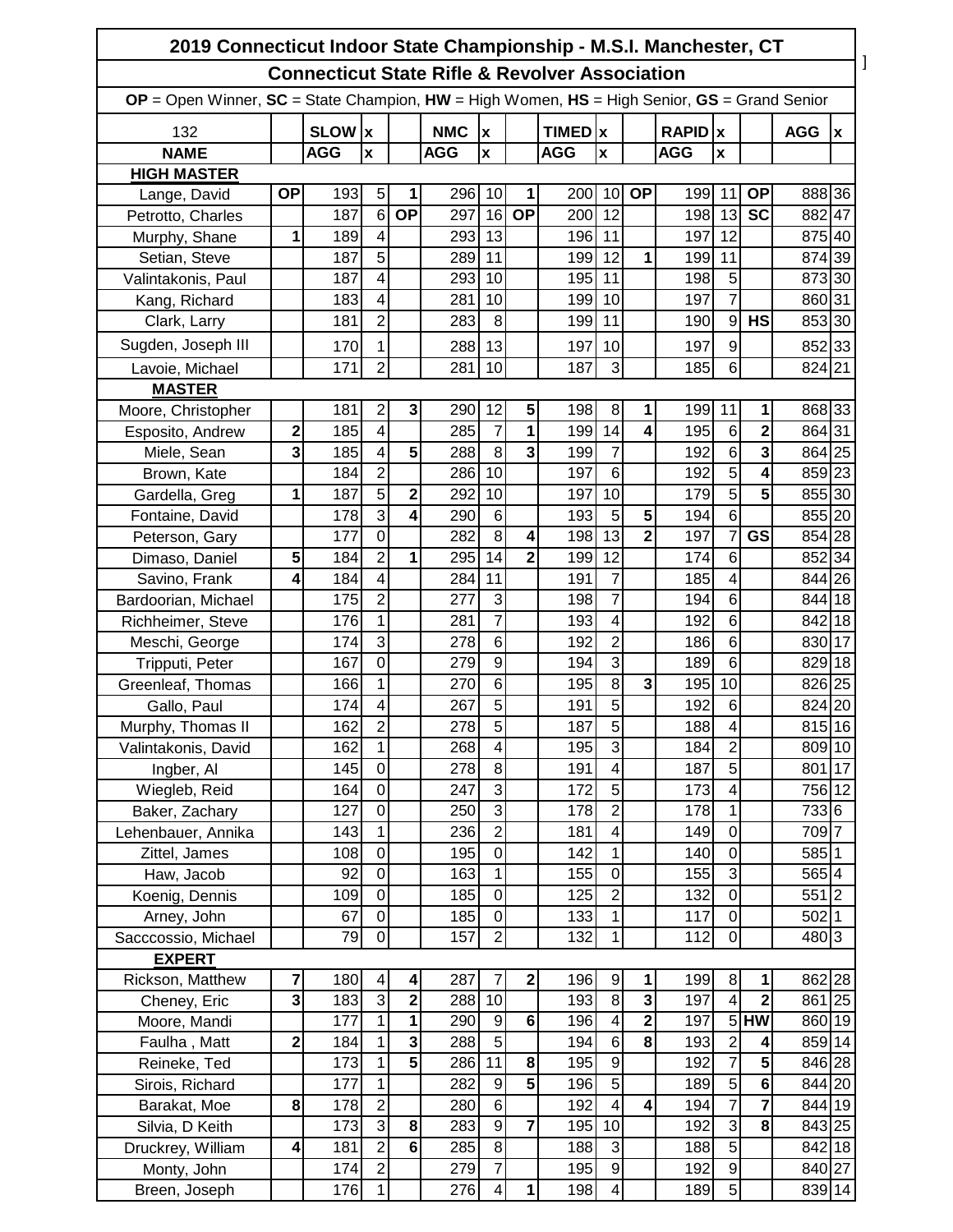| 2019 Connecticut Indoor State Championship - M.S.I. Manchester, CT                                    |                 |             |                         |                         |            |                         |                         |              |                         |                         |         |                         |   |            |    |
|-------------------------------------------------------------------------------------------------------|-----------------|-------------|-------------------------|-------------------------|------------|-------------------------|-------------------------|--------------|-------------------------|-------------------------|---------|-------------------------|---|------------|----|
| <b>Connecticut State Rifle &amp; Revolver Association</b>                                             |                 |             |                         |                         |            |                         |                         |              |                         |                         |         |                         |   |            |    |
| $OP = Open$ Winner, $SC = State$ Champion, $HW = High$ Women, $HS = High$ Senior, $GS = Grand$ Senior |                 |             |                         |                         |            |                         |                         |              |                         |                         |         |                         |   |            |    |
| 132                                                                                                   |                 | <b>SLOW</b> | Ιx                      |                         | <b>NMC</b> | $\pmb{\mathsf{x}}$      |                         | <b>TIMED</b> | x                       |                         | RAPID x |                         |   | <b>AGG</b> | x  |
| Verma, Sunil                                                                                          |                 | 173         | 3                       |                         | 278        | 10                      |                         | 195          | 7                       |                         | 191     | $6\phantom{1}$          |   | 837        | 26 |
| Yurovskaya, Alla                                                                                      | 1               | 185         | $\overline{2}$          |                         | 273        | 5                       |                         | 189          | 9                       |                         | 189     | 5                       |   | 836 21     |    |
| Williams, Brian                                                                                       |                 | 173         | 1                       |                         | 275        | 7                       |                         | 193          | $\overline{4}$          | 5                       | 194     | 3                       |   | 835 15     |    |
| Roy, Michael                                                                                          |                 | 177         | 1                       |                         | 273        | 5                       | 3                       | 196          | 8                       |                         | 188     | 4                       |   | 834 18     |    |
| Battista, Tom                                                                                         |                 | 177         | $\overline{2}$          |                         | 281        | 7                       |                         | 188          | $\overline{7}$          |                         | 187     | 5                       |   | 833 21     |    |
| Chicoine, Andre                                                                                       |                 | 176         | $\mathbf 0$             | 7                       | 284        | 7                       |                         | 188          | $\overline{\mathbf{4}}$ |                         | 182     | $\overline{3}$          |   | 830 14     |    |
| Lalancette, Paul                                                                                      |                 | 169         | 1                       |                         | 274        | 4                       |                         | 192          | $\overline{5}$          | 6                       | 193     | 9                       |   | 828 19     |    |
| Rickson, Stephen                                                                                      |                 | 165         | $\mathbf 0$             |                         | 279        | 9                       | 4                       | 196          | 5                       |                         | 188     | 4                       |   | 828 18     |    |
| Jacques, Michael                                                                                      | $6\phantom{1}6$ | 180         | 4                       |                         | 274        | 5                       |                         | 187          | $\overline{3}$          |                         | 187     | $\overline{5}$          |   | 828 17     |    |
| Mandel, Janice                                                                                        |                 | 166         | 1                       |                         | 279        | 4                       |                         | 189          | $\overline{4}$          | 7                       | 193     | 3                       |   | 827        | 12 |
| Grant, Robert III                                                                                     |                 | 167         | 1                       |                         | 273        | 4                       |                         | 191          | 6                       |                         | 191     | 4                       |   | 822 15     |    |
| Wojcoski, Stanley                                                                                     |                 | 169         | 1                       |                         | 275        | 5                       |                         | 191          | $\overline{2}$          |                         | 187     | 6                       |   | 822        | 14 |
| Lacey, Kent                                                                                           | 5               | 181         | $\overline{2}$          |                         | 267        | 4                       |                         | 184          | $\mathbf{1}$            |                         | 189     | 8                       |   | 821        | 15 |
| Grace, William                                                                                        |                 | 166         | $\mathbf{1}$            |                         | 279        | 6                       |                         | 190          | 5                       |                         | 185     | 4                       |   | 820 16     |    |
| Moran, Chris                                                                                          |                 | 168         | $\overline{2}$          |                         | 267        | 3                       |                         | 191          | $\overline{5}$          |                         | 188     | 3                       |   | 814 13     |    |
| Joyce, Robert P.                                                                                      |                 | 168         | $\overline{2}$          |                         | 267        | $\overline{2}$          |                         | 188          | 5                       |                         | 190     | 5                       |   | 813 14     |    |
| Sprowl, Donald                                                                                        |                 | 172         | $\overline{2}$          |                         | 280        | 5                       |                         | 175          | $\overline{4}$          |                         | 185     | 3                       |   | 812 14     |    |
| D'Aleo, Joseph                                                                                        |                 | 166         | 1                       |                         | 275        | 5                       |                         | 189          | 5                       |                         | 181     | $\overline{2}$          |   | 811        | 13 |
| Power, Jeffrey Jr                                                                                     |                 | 171         | 3                       |                         | 269        | 3                       |                         | 183          | $\overline{\mathbf{4}}$ |                         | 186     | 9                       |   | 809 19     |    |
| Gilberti, Michael                                                                                     |                 | 170         | $\overline{0}$          |                         | 268        | 5                       |                         | 182          | $\overline{2}$          |                         | 189     | 6                       |   | 809 13     |    |
| Messer, Timothy                                                                                       |                 | 157         | $\mathbf 0$             |                         | 265        | $6\phantom{1}6$         |                         | 193          | $\overline{5}$          |                         | 190     | 5                       |   | 805 16     |    |
| Olsen, Charles                                                                                        |                 | 155         | $\overline{2}$          |                         | 275        | $\overline{2}$          |                         | 188          | $\overline{\mathbf{4}}$ |                         | 182     | $\overline{3}$          |   | 800 11     |    |
| Ohm, William                                                                                          |                 | 161         | $\overline{3}$          |                         | 254        | 4                       |                         | 195          | $\overline{6}$          |                         | 189     | 5                       |   | 799 18     |    |
| Beatson, Stephen                                                                                      |                 | 163         | $\mathbf 1$             |                         | 255        | 1                       |                         | 187          | 1                       |                         | 187     | 1                       |   | 792 4      |    |
| Stewart, Daniel                                                                                       |                 | 155         | $\mathbf{1}$            |                         | 259        | 1                       |                         | 189          | $\overline{6}$          |                         | 187     | $\overline{2}$          |   | 790 10     |    |
| Joyce, Robert                                                                                         |                 | 161         | 1                       |                         | 268        | 3                       |                         | 183          | $\overline{c}$          |                         | 175     | $\overline{2}$          |   | 7878       |    |
| St. Pierre, Joseph                                                                                    |                 | 167         | $\pmb{0}$               |                         | 255        | $\overline{\mathbf{4}}$ |                         | 169          | $\overline{\mathbf{4}}$ |                         | 185     | 3                       |   | 776 11     |    |
| Rooney, William                                                                                       |                 | 169         | $\overline{1}$          |                         | 257        | ω                       |                         | 176          | $\overline{3}$          |                         | 173     | $\overline{1}$          |   | 775 8      |    |
| Tabacinski, Mariann                                                                                   |                 | 147         | 1                       |                         | 244        | 3                       |                         | 185          | $\overline{5}$          |                         | 192     | $\overline{5}$          |   | 768 14     |    |
| Pilosa, Paul                                                                                          |                 | 156         | $\boldsymbol{0}$        |                         | 254        | 3                       |                         | 165          | $\overline{2}$          |                         | 189     | $\overline{3}$          |   | 764 8      |    |
| Dejohn, Paul Sr                                                                                       |                 | 137         | $\mathbf 1$             |                         | 258        | 3                       |                         | 180          | $\overline{3}$          |                         | 177     | $\overline{0}$          |   | 752 7      |    |
| Carpenter, Raymond                                                                                    |                 | 142         | $\overline{0}$          |                         | 247        | 1                       |                         | 175          | $\mathbf{1}$            |                         | 169     | $\overline{3}$          |   | 7335       |    |
| Defina, Maurizio                                                                                      |                 | 156         | 1                       |                         | 234        | 4                       |                         | 122          | $\overline{2}$          |                         | 160     | 1                       |   | 6728       |    |
| <b>SHARPSHOOTER</b>                                                                                   |                 |             |                         |                         |            |                         |                         |              |                         |                         |         |                         |   |            |    |
| Grunwell-Lacey, Lisette                                                                               |                 | 175         | $\overline{c}$          | 4                       | 279        | 6                       |                         | 196          | 8                       | 1                       | 196     | 7                       | 1 | 846 23     |    |
| Lakas, Samuel                                                                                         |                 | 174         | $\overline{2}$          | 1                       | 285        | $\overline{7}$          | $\overline{\mathbf{2}}$ | 196          | $\sigma$                | $\overline{\mathbf{3}}$ | 191     | $\,6$                   | 2 | 846 21     |    |
| Kalberer, Robert                                                                                      | 3               | 180         | $\overline{3}$          | $\overline{\mathbf{2}}$ | 283        | $\,6$                   |                         | 190          | $\overline{5}$          | $\overline{\mathbf{2}}$ | 192     | $\overline{6}$          | 3 | 845 20     |    |
| Brogden, John                                                                                         | 1               | 184         | 5                       |                         | 279        | 5                       |                         | 188          | ω                       |                         | 183     | $\boldsymbol{9}$        | 4 | 834 22     |    |
| Huntley, Lenny                                                                                        | 4               | 177         | 1                       |                         | 276        | $\,6$                   | 3                       | 192          | $\,6$                   |                         | 183     | $\overline{2}$          |   | 828 15     |    |
| Ordway, Thomas                                                                                        |                 | 173         | $\overline{2}$          |                         | 274        | 3                       |                         | 187          | $\overline{9}$          |                         | 184     | $\overline{c}$          |   | 818 16     |    |
| Sullivan, Brian                                                                                       | 2               | 182         | $\overline{2}$          | 3                       | 279        | 8                       |                         | 186          | $\overline{\mathbf{4}}$ |                         | 168     | $\overline{2}$          |   | 815 16     |    |
| King, Robert                                                                                          |                 | 160         | 2                       |                         | 266        | 3                       | 4                       | 191          | $\overline{7}$          | 4                       | 191     | $\overline{5}$          |   | 808 17     |    |
| Brown, Carl                                                                                           |                 | 162         | $\mathbf 1$             |                         | 265        | 5                       |                         | 191          | $\overline{5}$          |                         | 184     | 5                       |   | 802 16     |    |
| Barbetta, Philip                                                                                      |                 | 158         | $\mathbf 1$             |                         | 261        | 3                       |                         | 184          | ω                       |                         | 181     | $\overline{3}$          |   | 784 10     |    |
| Mcqueston, Mary Ellen                                                                                 |                 | 157         | 1                       |                         | 266        | $\overline{2}$          |                         | 186          | $\mathbf{1}$            |                         | 174     | $\overline{\mathbf{4}}$ |   | 7838       |    |
| Maronich, Mike                                                                                        |                 | 158         | $\overline{\mathbf{4}}$ |                         | 256        | $\overline{2}$          |                         | 187          | $\overline{7}$          |                         | 180     | $\overline{\mathbf{4}}$ |   | 781 17     |    |
|                                                                                                       |                 | 153         | $\mathbf 1$             |                         | 259        | $\overline{3}$          |                         | 188          | $\sigma$                |                         | 181     | $\overline{5}$          |   | 781 15     |    |
| Montana, Michael                                                                                      |                 | 164         | $\mathbf 1$             |                         | 260        | $\mathbf{1}$            |                         | 181          | $\overline{\mathbf{A}}$ |                         | 170     | $\overline{2}$          |   | 775 8      |    |
| Krasnicki, Henry                                                                                      |                 | 157         | 1                       |                         | 260        | 5                       |                         | 181          | $\mathbf 0$             |                         | 175     | $\overline{2}$          |   | 7738       |    |
| Mac Donald, John                                                                                      |                 |             |                         |                         |            |                         |                         | 189          |                         |                         |         |                         |   | 768 11     |    |
| Ohm, Gary                                                                                             |                 | 148         | $\mathbf 0$             |                         | 253        | 3                       |                         |              | $\overline{\mathbf{4}}$ |                         | 178     | $\overline{\mathbf{4}}$ |   |            |    |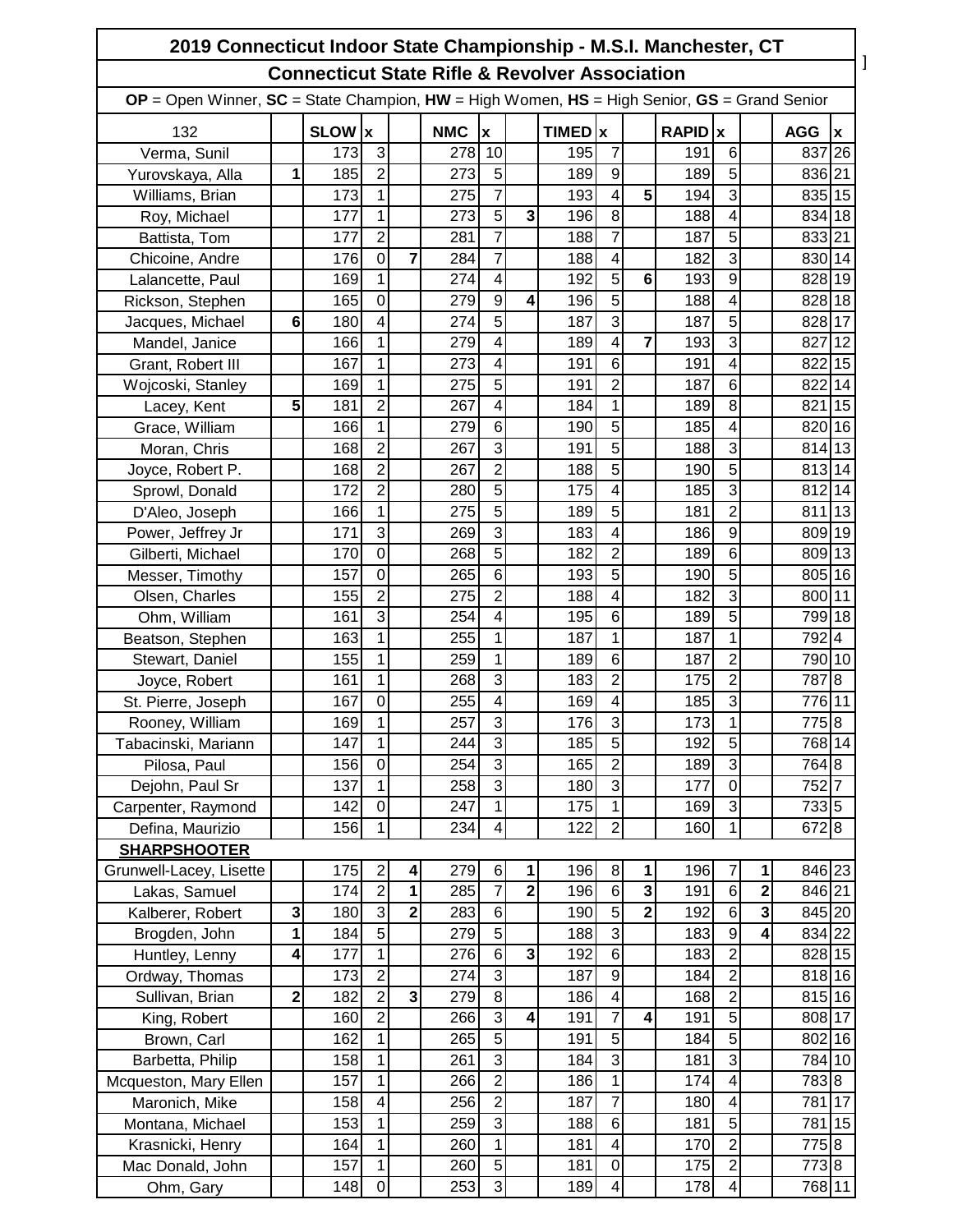| 2019 Connecticut Indoor State Championship - M.S.I. Manchester, CT                                    |   |             |                |                         |            |                |   |              |                         |                         |                |                         |                         |                   |                |
|-------------------------------------------------------------------------------------------------------|---|-------------|----------------|-------------------------|------------|----------------|---|--------------|-------------------------|-------------------------|----------------|-------------------------|-------------------------|-------------------|----------------|
| <b>Connecticut State Rifle &amp; Revolver Association</b>                                             |   |             |                |                         |            |                |   |              |                         |                         |                |                         |                         |                   |                |
| $OP = Open$ Winner, $SC = State$ Champion, $HW = High$ Women, $HS = High$ Senior, $GS = Grand$ Senior |   |             |                |                         |            |                |   |              |                         |                         |                |                         |                         |                   |                |
| 132                                                                                                   |   | <b>SLOW</b> | lχ             |                         | <b>NMC</b> | X              |   | <b>TIMED</b> | $\mathbf x$             |                         | <b>RAPID</b> x |                         |                         | <b>AGG</b>        | X              |
| Bergeron, Ryan                                                                                        |   | 144         | $\mathbf{1}$   |                         | 267        | 5              |   | 172          | $\mathbf 0$             |                         | 174            | $\overline{2}$          |                         | 757               | 8              |
| Gregory, John                                                                                         |   | 156         | $\overline{0}$ |                         | 251        | $\overline{2}$ |   | 171          | $\mathbf{1}$            |                         | 175            | $\overline{\mathbf{4}}$ |                         | 753 7             |                |
| Watson, Daniel                                                                                        |   | 142         | $\mathbf{1}$   |                         | 257        | $\mathbf{1}$   |   | 174          | 1                       |                         | 169            | $\overline{2}$          |                         | 7425              |                |
| Mallick, Karl                                                                                         |   | 169         | $\overline{2}$ |                         | 239        | $\overline{2}$ |   | 154          | $\mathbf 0$             |                         | 166            | $\mathbf 0$             |                         | 7284              |                |
| Meyer, Roy                                                                                            |   | 151         | $\mathbf 0$    |                         | 232        | $\mathbf 0$    |   | 172          | $\mathbf{1}$            |                         | 163            | $\mathbf{1}$            |                         | 7182              |                |
| Edgecomb, Robert                                                                                      |   | 136         | 1              |                         | 240        | $\mathbf{1}$   |   | 156          | $\mathbf 0$             |                         | 160            | $\overline{2}$          |                         | 6924              |                |
| <b>MARKSMAN</b>                                                                                       |   |             |                |                         |            |                |   |              |                         |                         |                |                         |                         |                   |                |
| Miller, Stephen                                                                                       | 2 | 171         | 0              | 1                       | 274        | 8              | 2 | 189          | 7                       | 1                       | 194            | 5                       | 1                       | 828 20            |                |
| Joyce, John                                                                                           | 1 | 180         | $\overline{2}$ | $\mathbf{2}$            | 261        | 3              |   | 178          | $\overline{3}$          | 3                       | 185            | $\mathbf{1}$            | $\overline{\mathbf{c}}$ | 804 9             |                |
| Woycik, Walter                                                                                        |   | 157         | $\mathbf{1}$   | 4                       | 258        | $\overline{4}$ | 1 | 191          | $\overline{2}$          | 4                       | 183            | $\overline{2}$          | 3                       | 7899              |                |
| Crebase, Joe                                                                                          |   | 155         | $\mathbf{1}$   | $6\phantom{1}$          | 250        | $\overline{7}$ | 4 | 188          | $\mathbf 0$             | $\overline{\mathbf{5}}$ | 183            | $\overline{2}$          | 4                       | 776 10            |                |
| Commisso, Joe                                                                                         |   | 154         | 1              |                         | 242        | $\overline{2}$ | 3 | 188          | $\overline{2}$          | $\overline{2}$          | 187            | $\overline{3}$          | 5                       | 771               | $\overline{8}$ |
| Castonguay, James                                                                                     |   | 152         | $\overline{2}$ | $\overline{\mathbf{3}}$ | 259        | 6              |   | 181          | $\overline{2}$          |                         | 176            | $\overline{3}$          | 6                       | 768 13            |                |
| Zlotnick, Richard                                                                                     |   | 157         | $\overline{2}$ |                         | 247        | $\overline{4}$ | 6 | 185          | $\overline{3}$          |                         | 177            | 1                       |                         | 766 10            |                |
| Brayen, Cameron                                                                                       | 3 | 165         | $\mathbf{1}$   |                         | 248        | 0              |   | 177          | 3                       |                         | 174            | 4                       |                         | 764 8             |                |
| Hills, Stephen                                                                                        | 5 | 159         | $\mathbf{1}$   |                         | 247        | 3              |   | 180          | $\mathbf 0$             |                         | 172            | $\overline{3}$          |                         | 758               |                |
| Crebase, Joan                                                                                         |   | 150         | $\mathbf 0$    | 5                       | 251        | $\overline{3}$ |   | 182          | $\overline{\mathbf{4}}$ |                         | 174            | $\mathbf 0$             |                         | 757               |                |
| Dilalla, Gary                                                                                         | 6 | 159         | $\overline{0}$ |                         | 248        | 3              |   | 184          | $\overline{6}$          |                         | 165            | $\overline{6}$          |                         | 756 15            |                |
| Gurchik, Lynn                                                                                         |   | 156         | $\overline{0}$ |                         | 239        | $\overline{2}$ |   | 177          | 1                       |                         | 178            | 3                       |                         | 750 6             |                |
| Phillips, Cyndie                                                                                      |   | 143         | 0              |                         | 242        | $\overline{4}$ | 5 | 185          | 5                       |                         | 172            | $\mathbf 0$             |                         | 7429              |                |
| Cagle, Keith                                                                                          |   | 142         | $\mathbf{1}$   |                         | 241        | 4              |   | 177          | $\overline{2}$          |                         | 177            | $\mathbf 0$             |                         | 737               | 7              |
| Overbaugh, Philip                                                                                     |   | 142         | $\mathbf 0$    |                         | 233        | $\mathbf 0$    |   | 180          | $\overline{\mathbf{4}}$ |                         | 174            | $\mathbf{1}$            |                         | 7295              |                |
| Thompson, Kevin                                                                                       |   | 129         | $\overline{0}$ |                         | 250        | $\overline{2}$ |   | 165          | $\mathbf{1}$            | 6 <sup>1</sup>          | 179            | $\overline{2}$          |                         | 7235              |                |
| Lareau, Jeffrey                                                                                       |   | 123         | 1              |                         | 244        | $\overline{0}$ |   | 184          | $\mathbf 0$             |                         | 172            | $\mathbf{1}$            |                         | 723 2             |                |
| Harold, Paul                                                                                          |   | 138         | $\mathbf 0$    |                         | 230        | 3              |   | 180          | $\overline{2}$          |                         | 173            | $\overline{\mathbf{4}}$ |                         | 721               | $\overline{9}$ |
| Campione, Roxanne                                                                                     |   | 139         | $\overline{0}$ |                         | 236        | 1              |   | 181          | $\overline{\mathbf{4}}$ |                         | 159            | $\mathbf 0$             |                         | 7155              |                |
| Holmquist, Eric                                                                                       |   | 136         | 0              |                         | 242        | 1              |   | 161          | $\overline{\mathbf{c}}$ |                         | 176            | 1                       |                         | 7154              |                |
| Gonzalez, Katelyn                                                                                     |   | 134         | 0              |                         | 240        | 3              |   | 179          | $\mathbf{3}$            |                         | 157            | 1                       |                         | 710 7             |                |
| Albert, Chris                                                                                         |   | 118         | $\mathbf{1}$   |                         | 243        | $\overline{4}$ |   | 169          | $\overline{2}$          |                         | 170            | $\mathsf 0$             |                         | 700 7             |                |
| Barnes, Stanley                                                                                       | 4 | 160         | $\mathbf 1$    |                         | 229        | $\mathbf 0$    |   | 152          | $\mathsf{O}\xspace$     |                         | 159            | $\mathbf 0$             |                         | $700\overline{1}$ |                |
| Bradley, Raymond                                                                                      |   | 118         | $\mathbf 0$    |                         | 229        | $\overline{2}$ |   | 172          | $\mathbf{1}$            |                         | 165            | $\overline{c}$          |                         | 684 5             |                |
| Hohenleitner, Ralph                                                                                   |   | 147         | $\overline{2}$ |                         | 226        | 1              |   | 168          | $\mathbf 0$             |                         | 140            | $\mathbf{1}$            |                         | 6814              |                |
| Tani, Peter                                                                                           |   | 144         | $\overline{2}$ |                         | 213        | $\mathbf 0$    |   | 155          | $\mathsf 0$             |                         | 160            | $\boldsymbol{0}$        |                         | 672 2             |                |
| Osland, Ketil                                                                                         |   | 98          | $\pmb{0}$      |                         | 217        | $\mathbf{1}$   |   | 159          | 1                       |                         | 177            | $\overline{2}$          |                         | 6514              |                |
| Fagerquist, Eric                                                                                      |   | 115         | $\mathbf 0$    |                         | 202        | $\overline{2}$ |   | 152          | 1                       |                         | 163            | $\mathbf 0$             |                         | 6323              |                |
| Dennis, Eric                                                                                          |   | 93          | 0              |                         | 219        | 0              |   | 144          | $\mathsf 0$             |                         | 137            | $\overline{3}$          |                         | 593 3             |                |
| Enhoffer, Ronald                                                                                      |   | 125         | $\mathbf 1$    |                         | 202        | $\mathbf 0$    |   | 136          | $\mathbf 0$             |                         | 70             | $\mathbf 0$             |                         | 533 1             |                |
| Dittus, Stephan                                                                                       |   | 69          | 0              |                         | 144        | 0              |   | 119          | $\mathbf 0$             |                         | 130            | $\mathbf 0$             |                         | 462 0             |                |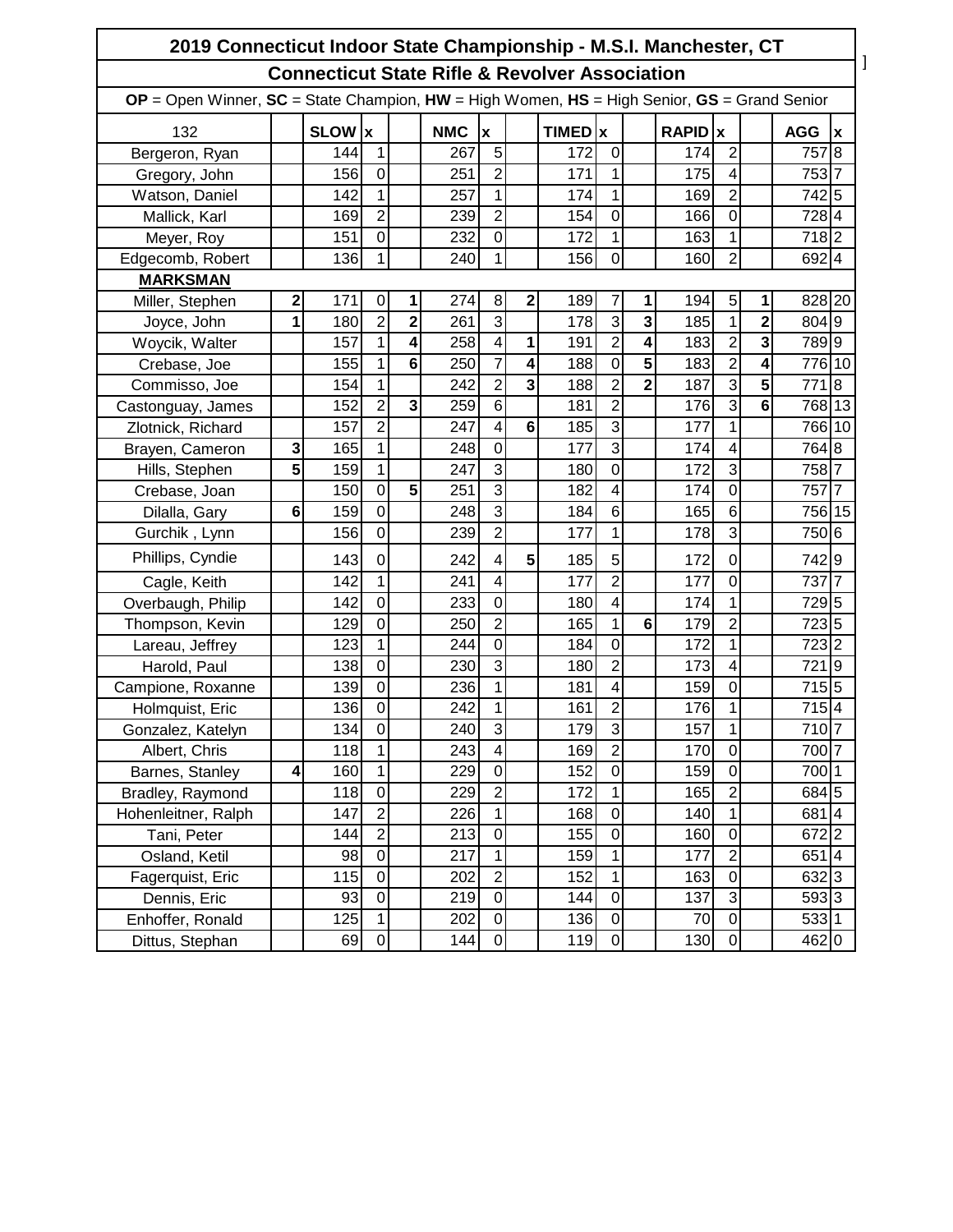|                       |                         |                     |                               | 2019 Connecticut Indoor State Championship Team Results |              |                 |                |           |                  |                 |                         |            |                           |
|-----------------------|-------------------------|---------------------|-------------------------------|---------------------------------------------------------|--------------|-----------------|----------------|-----------|------------------|-----------------|-------------------------|------------|---------------------------|
|                       |                         |                     |                               | <b>February 9 &amp; 10, 2019</b>                        |              |                 |                |           |                  |                 |                         |            |                           |
| <b>Class</b>          | <b>Place</b>            |                     | <b>Team Name</b>              | Name                                                    | <b>Class</b> | <b>SF</b>       | $\pmb{\chi}$   | <b>TF</b> | X                | <b>RF</b>       | X                       | <b>AGG</b> | AGG<br>$\pmb{\mathsf{x}}$ |
| <b>High Mstr/Mstr</b> | $\overline{\mathsf{W}}$ | <b>BMF</b>          |                               |                                                         |              |                 |                |           |                  |                 |                         | 1162       | 45                        |
|                       |                         |                     |                               | Murphy, Shane                                           | <b>HM</b>    | 96              | 2              | 99        | $\overline{7}$   | 98              | $\sqrt{5}$              | 293        | 14                        |
|                       |                         |                     |                               | Lange, David                                            | <b>HM</b>    | 93              | $\mathbf 0$    | 100       | $\boldsymbol{8}$ | 100             | $\overline{5}$          | 293        | 13                        |
|                       |                         |                     |                               | Kang, Richard                                           | HM           | 98              | 2              | 93        | $\mathbf{3}$     | 98              | 4                       | 289        | 9                         |
|                       |                         |                     |                               | Esposito, Andrew                                        | МA           | 91              | 1              | 100       | 5                | 96              | 3                       | 287        | 9                         |
|                       |                         |                     | <b>Pachaug Gold</b>           |                                                         |              |                 |                |           |                  |                 |                         | 1152       | 38                        |
|                       |                         |                     |                               | Gardella, Greg                                          | МA           | 95              | 3              | 99        | 6                | 99              | $\overline{\mathbf{c}}$ | 293        | 11                        |
|                       |                         |                     |                               | Miele, Sean                                             | МA           | 95              | 1              | 97        | 6                | 99              | $\overline{5}$          | 291        | 12                        |
|                       |                         |                     |                               | Brown, Kate                                             | MA           | 95              | 1              | 95        | $\overline{c}$   | 98              | $\overline{7}$          | 288        | 10                        |
|                       |                         |                     |                               | Brown, Carl                                             | SS           | 84              | 1              | 98        | 3                | 98              | 1                       | 280        | 5                         |
|                       |                         | <b>Capitol City</b> |                               |                                                         |              |                 |                |           |                  |                 |                         | 1134       | 38                        |
|                       |                         |                     |                               | Cheney, Eric                                            | EX           | 90              | 1              | 99        | $\overline{5}$   | 100             | 8                       | 289        | 14                        |
|                       |                         |                     |                               | Bardoorian, Michael                                     | MA           | 94              | 2              | 96        | 5                | 97              | 4                       | 287        | 11                        |
|                       |                         |                     |                               | Richheimer, Steve                                       | MA           | 93              | 3              | 94        | 4                | 96              | 4                       | 283        | 11                        |
|                       |                         |                     |                               | Tripputi, Peter                                         | МA           | 86              | 1.             | 96        | 0                | 93              | 1                       | 275        | $\overline{2}$            |
|                       |                         |                     | <b>Western Mass Pistol</b>    |                                                         |              |                 |                |           |                  |                 |                         | 1131       | 40                        |
|                       |                         |                     |                               | Setian, Steve                                           | HM           | 95              | 2              | 100       | $\overline{7}$   | 99              | $\,8\,$                 | 294        | 17                        |
|                       |                         |                     |                               | Williams, Brian                                         | EX           | 89              | 3              | 98        | $\overline{4}$   | 95              | $\Omega$                | 282        | 7                         |
|                       |                         |                     |                               | Monty, John                                             | EX           | 87              | 3              | 97        | $\overline{c}$   | 95              | $\overline{c}$          | 279        | 7                         |
|                       |                         |                     |                               | Faulha, Matt                                            | EX           | 81              | 2              | 99        | 5                | 96              | $\overline{c}$          | 276        | 9                         |
|                       |                         |                     | <b>MSI Hot Shots</b>          |                                                         |              |                 |                |           |                  |                 |                         | 1126       | 35                        |
|                       |                         |                     |                               | Valintakonis, Paul                                      | HM           | 94              | 2              | 98        | 3                | 99              | $\sqrt{5}$              | 291        | 10                        |
|                       |                         |                     |                               | Clark, Larry                                            | <b>HM</b>    | 92              | 3              | 98        | $\overline{c}$   | 99              | $\overline{7}$          | 289        | 12                        |
|                       |                         |                     |                               | Dimaso, Daniel                                          | MA           | 91              | 3              | 98        | 4                | 98              | 4                       | 287        | 11                        |
|                       |                         |                     |                               | Valintakonis, David                                     | MA           | 79              |                | 88        | 0                | 92              | 1                       | 259        | $\overline{c}$            |
| <b>Expert</b>         |                         |                     | 1st Nenameseck Sportman Club  |                                                         |              |                 |                |           |                  |                 |                         | 1120       | 38                        |
|                       |                         |                     |                               | Rickson, Matthew                                        | EX           | 92              | 1              | 98        | 7                | 97              | 4                       | 287        | 12                        |
|                       |                         |                     |                               | Joyce, Robert P.                                        | EX           | 90              | 3              | 95        | $\overline{4}$   | 98              | $\mathbf{3}$            | 283        | 10                        |
|                       |                         |                     |                               | Rickson, Stephen                                        | EX           | 86              | 2              | 94        | 3                | 98              | 4                       | 278        | 9                         |
|                       |                         |                     |                               | Sprowl, Donald                                          | EX           | 88              | $\overline{3}$ | 94        | $\overline{3}$   | 90 <sup>°</sup> | $\overline{1}$          | 272        | $\overline{7}$            |
|                       |                         |                     | <b>Manchester Gold</b>        |                                                         |              |                 |                |           |                  |                 |                         | 1120       | 35                        |
|                       |                         |                     |                               | Mandel, Janice                                          | EX           | 89              | $\mathbf 0$    | 98        | $5\overline{)}$  | 96              | $\sqrt{3}$              | 283        | 8                         |
|                       |                         |                     |                               | Lavoie, Michael                                         | HM           | 89              | $\mathbf{1}$   | 98        | $\mathbf{3}$     | 95              | $\mathbf{3}$            | 282        | $\overline{7}$            |
|                       |                         |                     |                               | Miller, Stephen                                         | MK           | 83              | $\overline{c}$ | 96        | 4                | 99              | $\overline{7}$          | 278        | 13                        |
|                       |                         |                     |                               | Huntley, Lenny                                          | SS           | 88              | $\mathbf{3}$   | 93        | 0                | 96              | $\overline{4}$          | 277        | 7                         |
|                       |                         | <b>Colts</b>        |                               |                                                         |              |                 |                |           |                  |                 |                         | 1119       | 20                        |
|                       |                         |                     |                               | Moore, Christopher                                      | MA           | 92              | $\mathbf{1}$   | 99        | $\mathbf{3}$     | 100             | $\mathbf{3}$            | 291        | $\overline{7}$            |
|                       |                         |                     |                               | Moore, Mandi                                            | EX           | 87              | $\mathbf 0$    | 96        | $\overline{1}$   | 96              | $\overline{4}$          | 279        | 5                         |
|                       |                         |                     |                               | Roy, Michael                                            | EX           | 89              | $\mathbf 0$    | 92        | $\mathbf 0$      | 97              | 3                       | 278        | 3                         |
|                       |                         |                     |                               | Breen, Joseph                                           | EX           | $\overline{82}$ | $\mathbf 0$    | 96        | $\overline{4}$   | 93              | $\mathbf{1}$            | 271        | 5                         |
|                       |                         |                     | <b>Bill's Boys &amp; Gals</b> |                                                         |              |                 |                |           |                  |                 |                         | 1091       | 16                        |
|                       |                         |                     |                               | Yurovskaya, Alla                                        | EX           | 91              | 1              | 94        | $\overline{c}$   | 94              | $\sqrt{3}$              | 279        | $\,6$                     |
|                       |                         |                     |                               | Ohm, William                                            | EX           | 85              | $\mathbf 0$    | 97        | $\mathbf{1}$     | 92              | $\mathbf{1}$            | 274        | $\overline{\mathbf{c}}$   |
|                       |                         |                     |                               | Ohm, Gary                                               | SS           | 81              | $\pmb{0}$      | 96        | $\sqrt{2}$       | 96              | $\overline{2}$          | 273        | $\overline{\mathbf{4}}$   |
|                       |                         |                     |                               | Wojcoski, Stanley                                       | EX           | 80              | 1              | 94        | $\mathbf{1}$     | 91              | $\overline{2}$          | 265        | $\overline{4}$            |
|                       |                         | <b>NRC</b>          |                               |                                                         |              |                 |                |           |                  |                 |                         | 1090       | 26                        |
|                       |                         |                     |                               | Lakas, Samuel                                           | SS           | 81              | 0              | 99        | $\mathbf{3}$     | 98              | $\mathbf{3}$            | 278        | 6                         |
|                       |                         |                     |                               | Jacques, Michael                                        | EX           | 89              | $\mathbf 0$    | 94        | $\sqrt{3}$       | 93              | 3                       | 276        | 6                         |
|                       |                         |                     |                               | Mcqueston, Mary Eller                                   | SS           | 84              | 1              | 96        | $\mathbf{1}$     | 93              | $\overline{4}$          | 273        | $\,6\,$                   |
|                       |                         |                     |                               | Messer, Timothy                                         | EX           | 84              | $\overline{O}$ | 83        | دى               | 96              | 5                       | 263        | $\infty$                  |